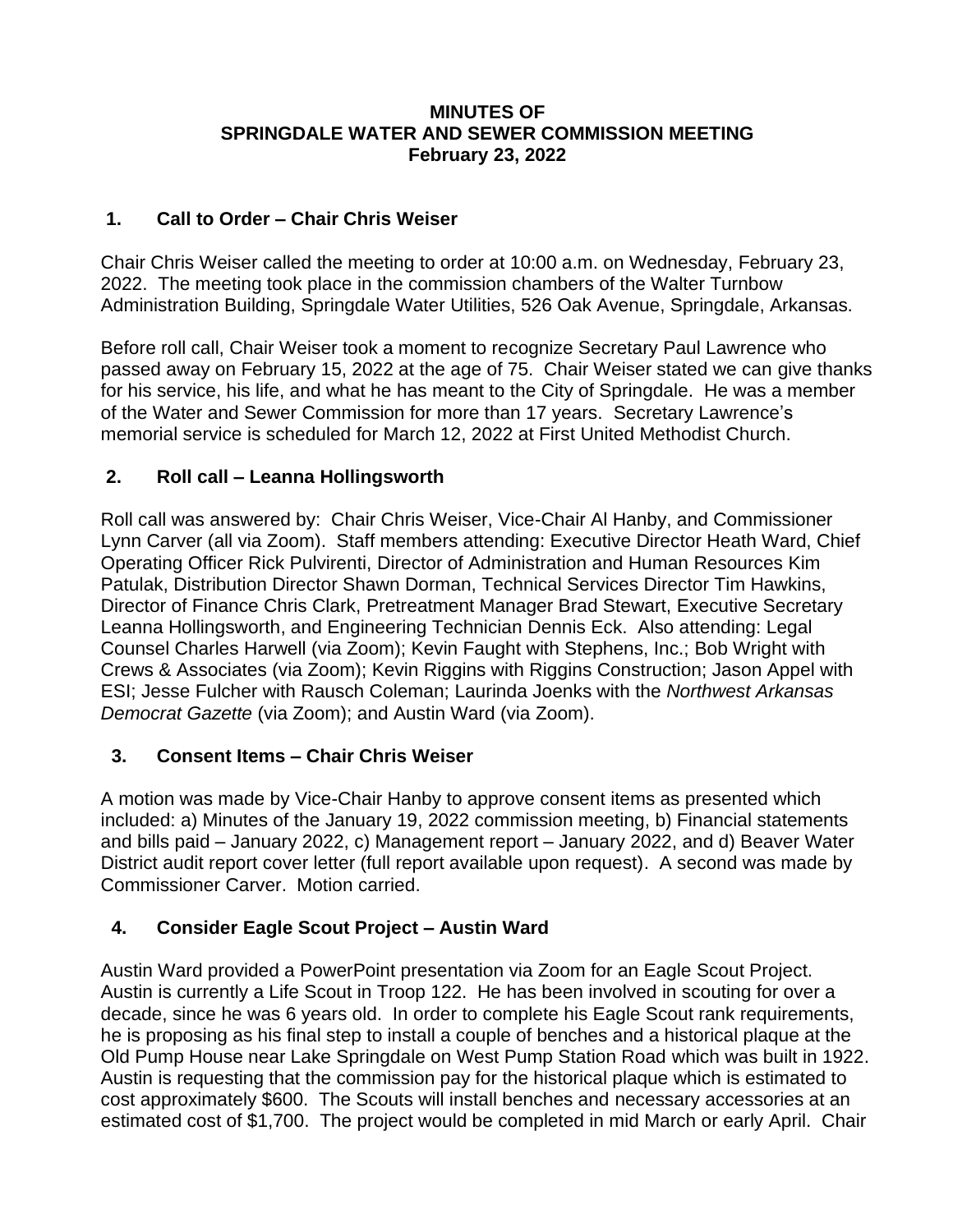**Minutes** Page 2 February 23, 2022

Weiser asked Austin if his sponsor has approved the project and if he is waiting for the commission's permission to start the project. Austin stated the project has been approved and the plaque is the final step to start on the project. Vice-Chair Hanby stated it is a great idea. Executive Director Heath Ward stated the staff was planning on installing a plaque at the site. Some minor repairs to the rock work will be necessary. Vice-Chair Hanby made a motion to approve the expenditure of the plaque and to authorize Austin to name the Water and Sewer Commission as his beneficiary on his Eagle Scout Project application. Commissioner Carver seconded the motion. Motion approved.

# **5. Consider wastewater treatment facilities annual report – Jennifer Enos**

Due to the absence of Wastewater Facilities Director Jennifer Enos, Pretreatment Manager Brad Stewart provided a brief presentation of the annual report. Hard copies of the report are available for anyone that wants one.

#### **6. Consider annual revisions to monthly industrial surcharges for excessive BOD and TSS – Brad Stewart**

Pretreatment Manager Brad Stewart presented proposed changes to industrial surcharges. The unit cost of BOD decreased from \$0.398 per pound to \$0.381 per pound. The unit cost of TSS increased from \$0.650 per pound to \$0.689 per pound. Commissioner Carver made the motion to approve the revised surcharge fees as presented. Vice-Chair Hanby seconded the motion. Motion accepted.

#### **7. Update on bonds for the Wastewater Treatment Facilities – Heath Ward / Kevin Faught**

Executive Director Ward provided a finance and rate strategy showing five major projects with estimated project costs and timelines. Last month the staff and commission discussed borrowing \$60 Million in bonds. Staff is now looking at borrowing \$45 Million instead of \$60 Million to be used for wastewater treatment facilities improvements. Executive Director Ward stated the current strategy plan is prudent and a solid plan and takes advantage of all the utility's financing options. If money is received from other resources such as ARPA, it could be used for the Spring Creek Interceptor Project. Kevin Faught with Stephens, Inc. presented a preliminary schedule of events for the bonding process. If the process is started now, a bond rating could be received by April 1<sup>st</sup>. Closing and the transfer of monies would be May 31<sup>st</sup>. Mr. Faught stated the IRS has a three year spend down requirement on bonds. Commissioner Carver made a motion to approve moving forward with the bonding process for \$45 Million. Vice-Chair Hanby seconded the motion. The motion carried.

#### **8. Consider resolution and lift station agreement with the following developers – Rick Pulvirenti**

 **a. Signature Bank**

 **b. NWA LD, LLC**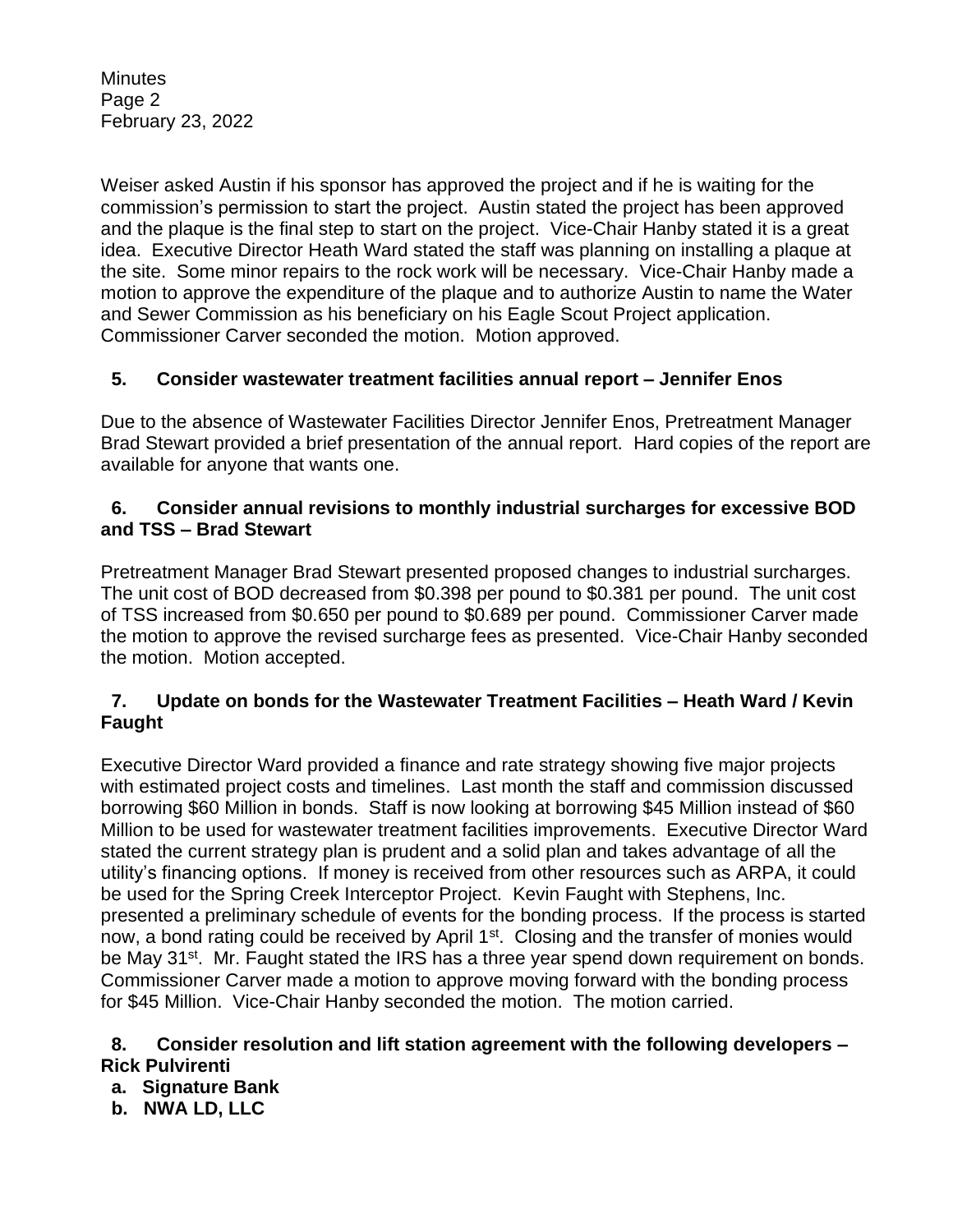**Minutes** Page 3 February 23, 2022

- **c. DTP Development, LLC**
- **d. Hackberry Woods, LLC**
- **e. Riggins Commercial Construction and Development, LLC**
- **f. Riggins Construction and Development, LLC**

Chief Operating Officer Pulvirenti showed a map of the southeast quadrant of Springdale where development is occurring. There were originally 406 lots approved for construction. Staff then began looking at the area to see if there would be limitations with sewer capacity. At that time more developers were planning an additional 1,400 lots in that area. As the development began, the commission bid the Butterfield Coach Lift Station and Clear Creek Lift Station upgrades because the lift stations do not have the capacity to handle all of the lots. Staff then began developing contracts with certain developers for participation in the upgrades. Since then, the utility has had what they consider first come applications for about 1,000 units. Those developers worked with staff to bring contracts for participation of upgrades that are included in the commission packet, but the total units for the six contracts are in excess of what staff has calculated for capacity. Last Thursday and Friday three other properties came in. Late Friday another developer brought in another 205 lots. The original designs on the Butterfield Coach Lift Station and the Clear Creek Lift Station were based on the original 1,813 units, but currently the utility has applications for an additional 1,935 units. At this time there doesn't appear to be sewer capacity for that many units, and there is a limited amount of sewer capacity to operate a safe system. The utility doesn't want to get in a situation where they have to run the lift stations at 100% capacity. Any situation where capacity is approaching 90% capacity or more is always presented to the commission. Pulvirenti is not recommending that the commission exercise any kind of contracts over and beyond the capacity. Pulvirenti is recommending that Legal Counsel Harwell look at the contracts to work within the bounds of what the utility has allotted for capacity, get the contracts doctored up where they work to protect the commission, and allow the utility to take those sums of money and apply the money to those projects. As of this date the utility has in hand in excess of \$900,000 in participation for the capacity. Also, staff would like to concurrently get authorization to select and negotiate with an engineering firm to further investigate the capacities in tremendous detail in order to set a plan in place to develop more capacity for the region and present the contract to the commission next month. Executive Director Ward stated in the event the utility does the engineering study and finds out there is more capacity available through the detailed study, staff would make that capacity known to all interested parties. Once again it would be a first come first serve basis. Ward stated there are 120 lots more than the allocated capacity. The developer who has the excess lots would be first in line if the study discovers there is additional capacity. The contract would stipulate if additional capacity becomes available, that developer can have it but explain that it's not available at this time. The staff has given everyone ample time and notice and has treated all developers fairly and honestly. Vice-Chair Hanby said since the map shows a lot of the areas that have not been developed, will there eventually be another pump station for the remainder of that area. Ward stated the utility wants to start the Clear Creek /Robinson Force Main design now so when the Butterfield Coach Lift Station and Clear Creek Lift Station upgrades are completed the staff will have design and cost estimates to put in a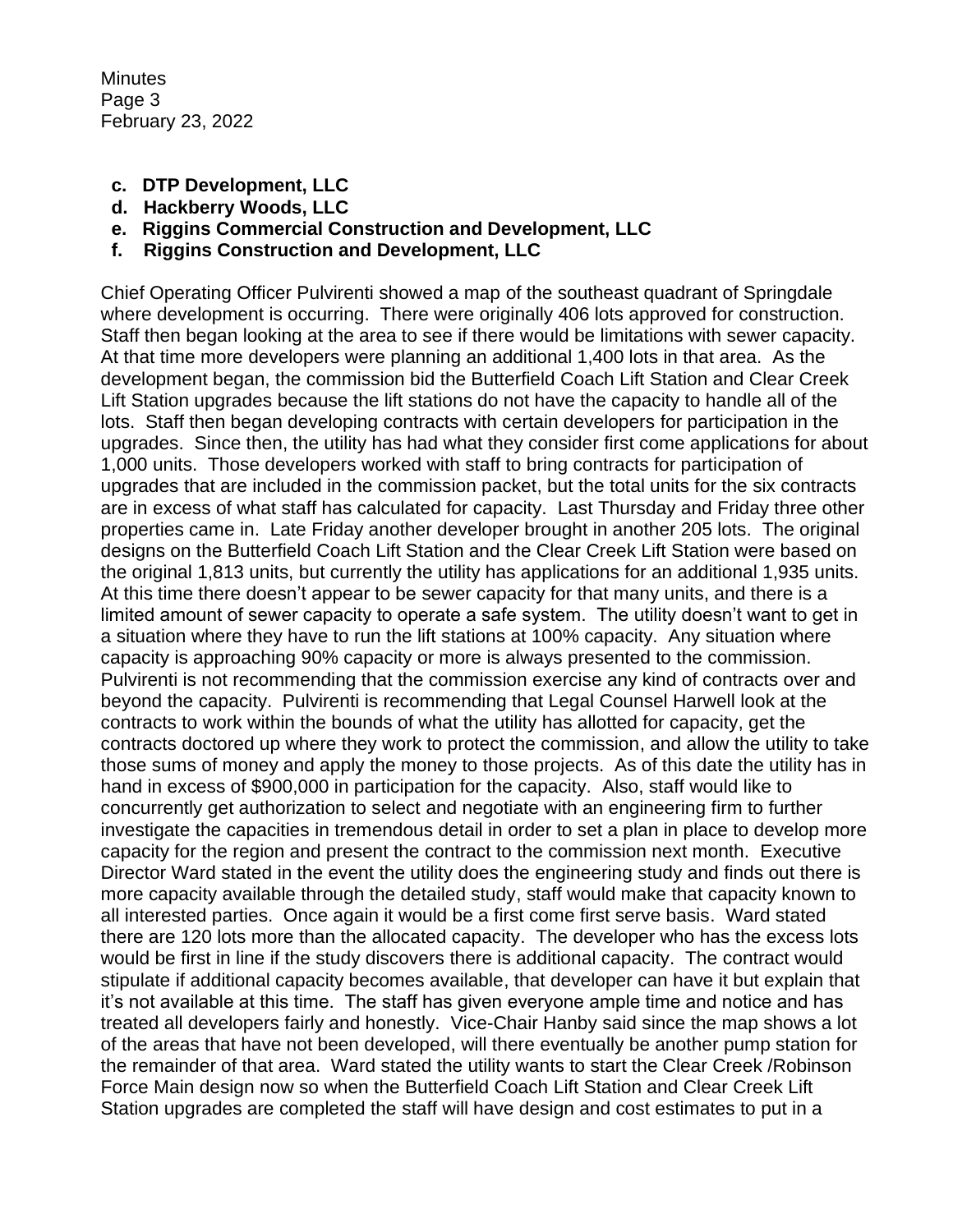**Minutes** Page 4 February 23, 2022

second force main which will allow the basin to infill. Pulvirenti stated there will be other pump stations to the east as time goes by. Commissioner Carver said the amount varies from contract to contract, so could Pulvirenti explain how that works. Pulvirenti explained that when calculating wastewater peak flows from a development, it is based on population that exists in the development. As the population of a certain development increases, the peaking factor decreases. Another difference is that some developments that are in the Butterfield Coach Lift Station area are paying for upgrades to the Butterfield Coach Lift Station and the Clear Creek Lift Station. If developments are in the Clear Creek Lift Station area, they are only paying for Clear Creek Lift Station upgrades because they aren't influencing the Butterfield Coach Lift Station. The cost is also based on actual bid prices received for the upgrades to the lift stations. A motion was made by Commissioner Carver to approve the contracts and resolutions included in the packet and to give Legal Counsel and the Executive Director authorization to exercise the contracts up to the capacity originally allocated in that area. The motion also included giving staff authorization to negotiate with an engineering firm for a contract to further investigate the capacities in order to see what options the commission has to serve the area with sewer. A second was made by Vice-Chair Hanby. Motion was approved. The resolutions are numbered as follows:

a) Signature Bank – Resolution No. 3-22; b) NWA LD, LLC – Resolution No. 4-22; c) DTP Development, LLC – Resolution No. 5-22; d) Hackberry Woods, LLC – Resolution No. 6-22; e) Riggins Commercial Construction and Development, LLC – Resolution No. 7-22; and f) Riggins Construction and Development, LLC – Resolution No. 8-22.

#### **9. Review schedule and consider authorization to begin pre-selection of firms for the Springdale Wastewater Treatment Facilities Clarification Phase 1 – Rick Pulvirenti**

Chief Operating Officer Pulvirenti stated the utility is at a juncture now with the project to preselect qualified firms that are capable of doing the construction work. Pulvirenti hopes to get authorization to begin the pre-selection process to make sure the utility has qualified construction firms bidding on the project so that when the bidding goes through staff knows the firm can do the work. The anticipated construction date is the end of July, 2022. Executive Director Ward stated it aligns with the bonding process. A motion was made by Vice-Chair Hanby to authorize the pre-selection of construction firms. A second was made by Commissioner Carver. Motion passed.

#### **10. Review bids received for water system materials for the relocation of facilities on Cow Face Road – Rick Pulvirenti**

Two bids were opened on February 14<sup>th</sup> for water system materials. The low bid was submitted by Fort Smith Winwater in the amount of \$62,509.69 with an anticipated delivery date of October 31, 2022. The second bid was submitted by Ferguson Water Works in the amount of \$65,053.38 with an anticipated delivery date of August 5, 2022. Chief Operating Officer Pulvirenti recommended that the utility go ahead and purchase the materials and put them in stock until the project begins. A bid for labor to install the materials will be advertised at a later date after plans are put together. Commissioner Carver asked if staff is okay with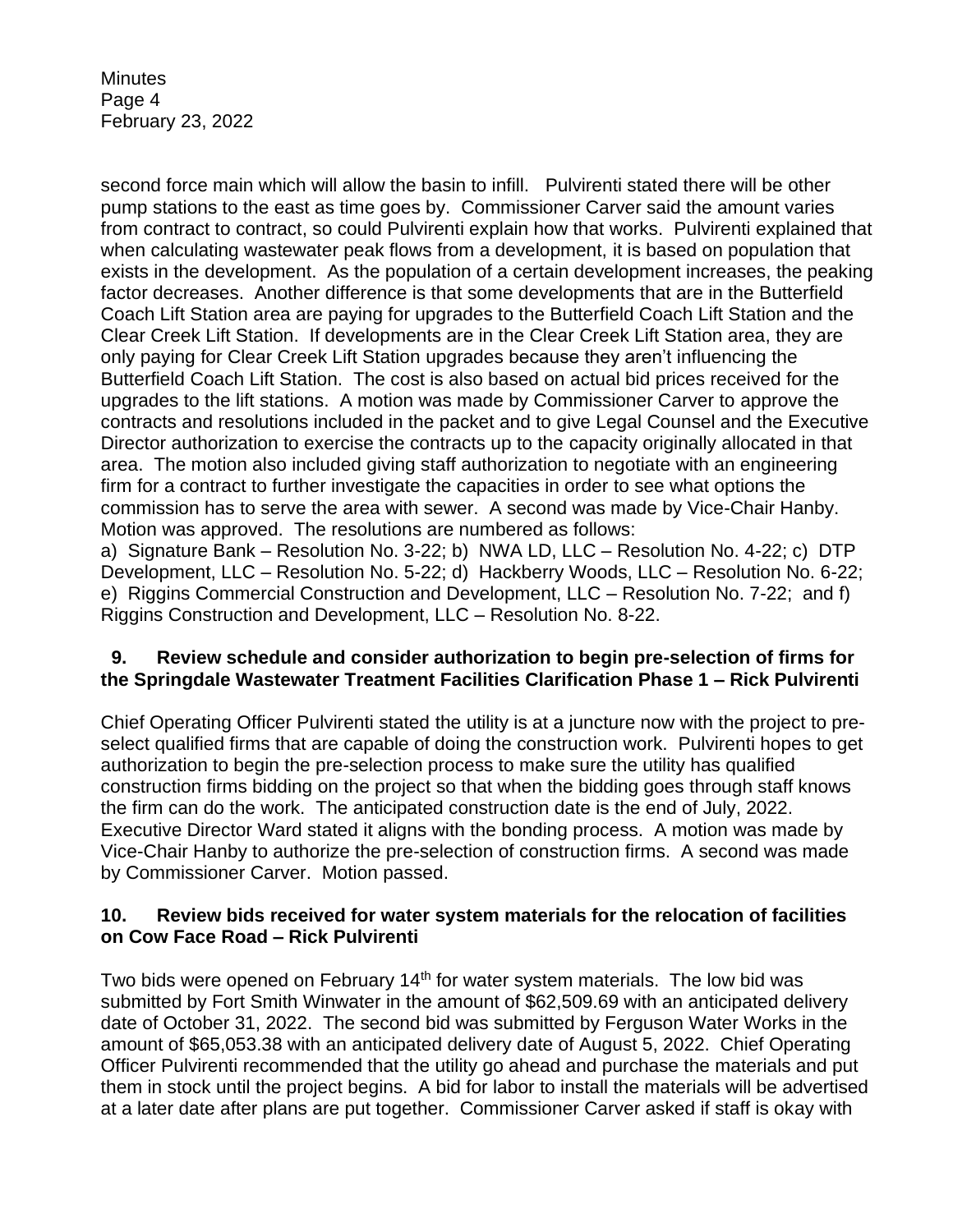**Minutes** Page 5 February 23, 2022

waiting until October to receive the materials from Winwater. Pulvirenti stated staff would like to start on the project as soon as possible, but the project will have to wait until materials are received. A motion was made by Commissioner Carver to accept the low bid from Winwater. A second was made by Vice-Chair Hanby. Motion carried.

### **11. Consider commission salary raises – Heath Ward**

Each commission member contributes their monthly compensation of \$100 to the Henson Scholarship Fund. Executive Director Ward stated there has been no increase in several years. The commission decided to increase the amount to \$300 per month and to continue to fund the Henson Scholarship Fund. Commissioner Carver suggested that the compensation be reviewed every three to four years. Executive Director Ward stated it could be made a part of the Johanson salary study. The commission agreed with Ward's recommendation. Vice-Chair Hanby made a motion to increase the commission salary to \$300 per month effective March 1, 2022, and to review the salary with the Johanson salary study. Commissioner Carver seconded the motion. The motion was accepted.

# **12. Change to policy regarding holding elected office – Heath Ward**

Executive Director Ward stated he has had a couple of serious inquiries about employees running for elected office. There needs to be some clarity to the policy included in the employee handbook. Legal Counsel Charles Harwell stated he is fine with the way the revised policy is worded. Commissioner Carver suggested Ward consider allotting a little more time than 15 minutes for employees to vote. Chair Weiser stated he would not be opposed to allowing one hour, but employees should return to work if it doesn't take them one hour to vote. Chair Weiser stated that voting needs to be encouraged with all employees. Commissioner Carver made a motion to approve the changes to the employee handbook policy regarding political activity that was provided in the commission packet and to also amend the policy to allow one hour to vote. Vice-Chair Hanby seconded the motion. Motion carried.

#### **13. Progress report on construction projects – Rick Pulvirenti**

40<sup>th</sup> Street Waterline Extension City Bond Project – Parts of the project is going on.

 $64<sup>th</sup>$  Street Waterline Extension City Bond Project – The project is under construction.

Gene George Water and Sewer Project – The project is under construction.

Cooper Drive Waterline Project (SWU) – The utility still lacks making a final payment.

Ball Generator & Miscellaneous Electrical Modifications (Engineering) – The project should be completed by next month.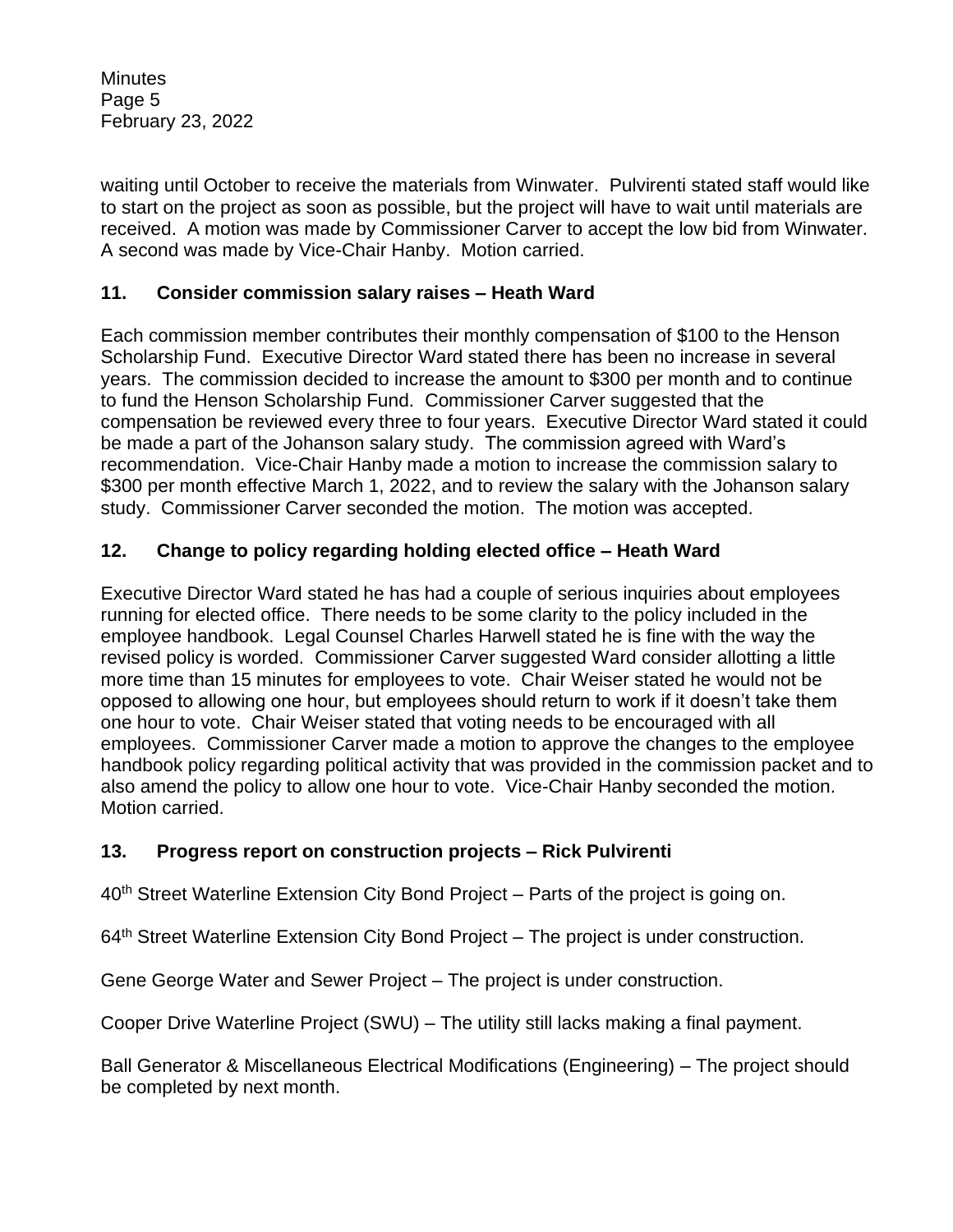**Minutes** Page 6 February 23, 2022

Sludge Drying Facilities – The project is being finalized.

Jones Road Lift Station Upgrades (SWU) – Pulvirenti suspects quite a bit of action should occur next month.

Annual Manhole Rehabilitation 2020 (on going WO#2) – Pulvirenti said he will be bringing to the commission a work order soon for some additional manhole work. He suspects he will be bringing that to the commission next month.

Nob Hill Water (Est. Const. \$750,000) – Staff is working with Hawkins-Weir Engineers to get the design plans completed. The plans are 30% complete.

Har-Ber Avenue Extension Water and Sewer – This is a city project where the utility is adding a casing and some minor items.

West Side Water Study (Est. Const. \$28.2 Million) – Staff is in the process of sending letters to property owners. Surveyors will be working on those properties for the next several months gathering data in order to start the design plans.

Dixieland Road Water and Sewer Extension – The project is in limbo with the city. Staff is working with developers to allow them an opportunity to get facilities in place for their properties at no cost to the commission.

Emma Avenue Water and Sewer Relocation – RGW Realignment (Eng.) – Pulvirenti and Chair Weiser have not heard anything more from the city about the progress of the project.

Bethel Heights Remediation – The project is in the easement acquisition phase. The utility lacks two easements. Hopefully parts of the project will be bid this summer. Other parts of the project will be bid at a later date because of the issue with long-eared Indiana bat.

Butterfield Pump Station Upgrade (Est. Const. \$2 Million) – Contracts are available today to be signed.

Damaged Overhead Pipe WWTF – The contractor is waiting on pipe.

Clear Creek Pump Station Upgrade (Est. Const. \$1.8 Million) – Contracts are available today to be signed.

Benton Farm Pump Station Upgrade (Est. Const. \$4.6 Million) – Staff is working on design plans with McClelland Engineers.

Brush Creek Force Main (MP-12) (Est. Const. \$900,000) – Staff is working on this project.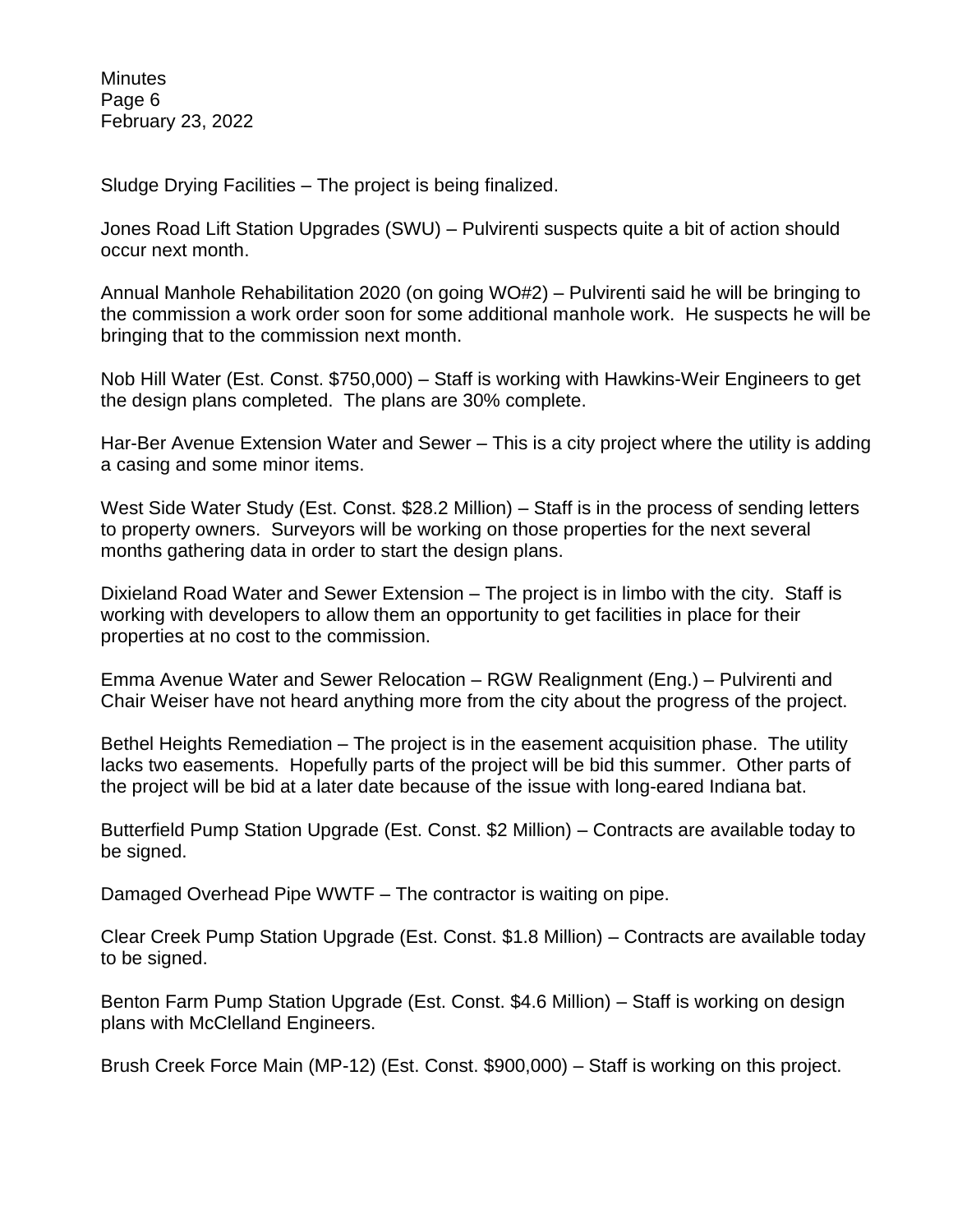**Minutes** Page 7 February 23, 2022

Johnson Force Main Improvements – The cost estimate will need to be revised. Staff is working with the engineers to get the numbers revised.

Spring Creek Interceptor Engineering (Est. Const. \$22 Million) – The construction report shows an estimated construction cost of \$22 Million, but staff is now seeing it at \$35 Million.

WWTF Master Plan – Staff will be having several workshops over the next several months.

CarsonBise Fee Study – Staff met with a consultant a week ago. They have been given a tremendous volume of data from staff.

#### **14. Comments from staff, legal counsel, and commissioners – Chair Chris Weiser**

Executive Director Ward stated a letter was included in the commission packet from the Illinois River Watershed Partnership which provided an update on work that has been done, and to express their appreciation to the commission for their support.

Executive Director Ward stated the discharge permit is still in limbo. EPA has sent ADEQ a letter saying if the utility did not lower the phosphorus limit to 0.1 in the permit, that they would take over the primacy of the permit and force the utility to be at 0.1. Legal Counsel Allan Gates said this is not good news; however, their justification is very weak. The utility has some routes they can go depending on the outcome, but at this point staff will let Mr. Gates do his work. Ward will continue to keep the commission and staff informed.

Executive Director Ward introduced newly hired Engineering Technician Dennis Eck. The commission welcomed Eck to the utility.

#### **15. Confirmation of date and time for the next commission meeting scheduled for March 16, 2022 at 10:00 a.m. – Chair Chris Weiser**

The next meeting was scheduled for March 16, 2022 beginning at 10:00 a.m. The meeting will be open for the public to attend in person as well as conducted via Zoom. Commissioner Carver may be unable to attend the meeting.

#### **16. Adjournment – Chair Chris Weiser**

The meeting was adjourned by Chair Weiser at 11:35 a.m.

Respectfully submitted,

Al Hanby, Vice-Chair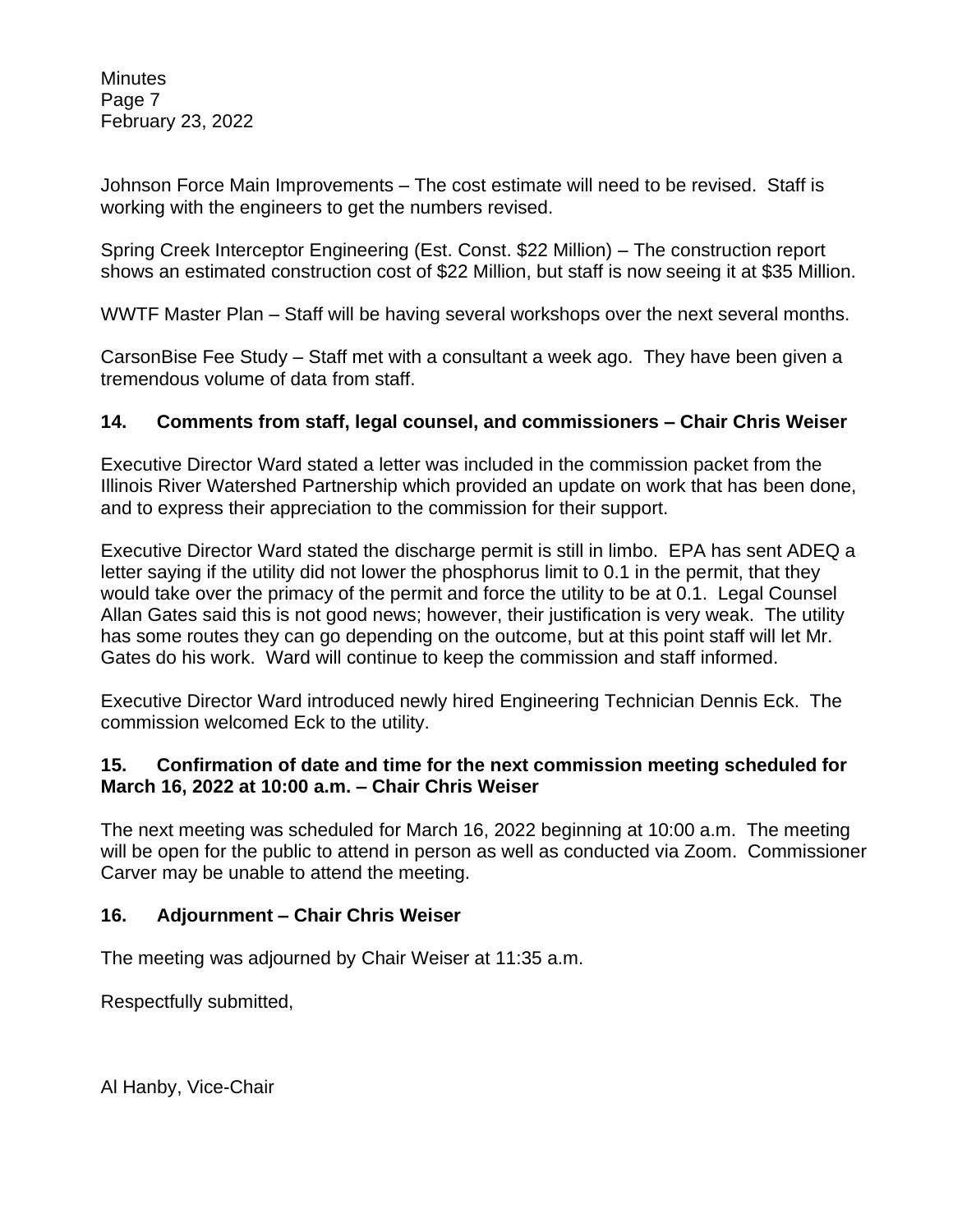**Minutes** Page 7 **February 23, 2022** 

Johnson Force Main Improvements - The cost estimate will need to be revised. Staff is working with the engineers to get the numbers revised.

Spring Creek Interceptor Engineering (Est. Const. \$22 Million) - The construction report shows an estimated construction cost of \$22 Million, but staff is now seeing it at \$35 Million.

WWTF Master Plan - Staff will be having several workshops over the next several months.

CarsonBise Fee Study – Staff met with a consultant a week ago. They have been given a tremendous volume of data from staff.

#### Comments from staff, legal counsel, and commissioners - Chair Chris Weiser 14.

Executive Director Ward stated a letter was included in the commission packet from the Illinois River Watershed Partnership which provided an update on work that has been done, and to express their appreciation to the commission for their support.

Executive Director Ward stated the discharge permit is still in limbo. EPA has sent ADEQ a letter saying if the utility did not lower the phosphorus limit to 0.1 in the permit, that they would take over the primacy of the permit and force the utility to be at 0.1. Legal Counsel Allan Gates said this is not good news; however, their justification is very weak. The utility has some routes they can go depending on the outcome, but at this point staff will let Mr. Gates do his work. Ward will continue to keep the commission and staff informed.

Executive Director Ward introduced newly hired Engineering Technician Dennis Eck. The commission welcomed Eck to the utility.

#### Confirmation of date and time for the next commission meeting scheduled for  $15.$ March 16, 2022 at 10:00 a.m. - Chair Chris Weiser

The next meeting was scheduled for March 16, 2022 beginning at 10:00 a.m. The meeting will be open for the public to attend in person as well as conducted via Zoom. Commissioner Carver may be unable to attend the meeting.

#### 16. **Adjournment - Chair Chris Weiser**

The meeting was adjourned by Chair Weiser at 11:35 a.m.

Respectfully submitted,

Al Hanby, Vice-Chair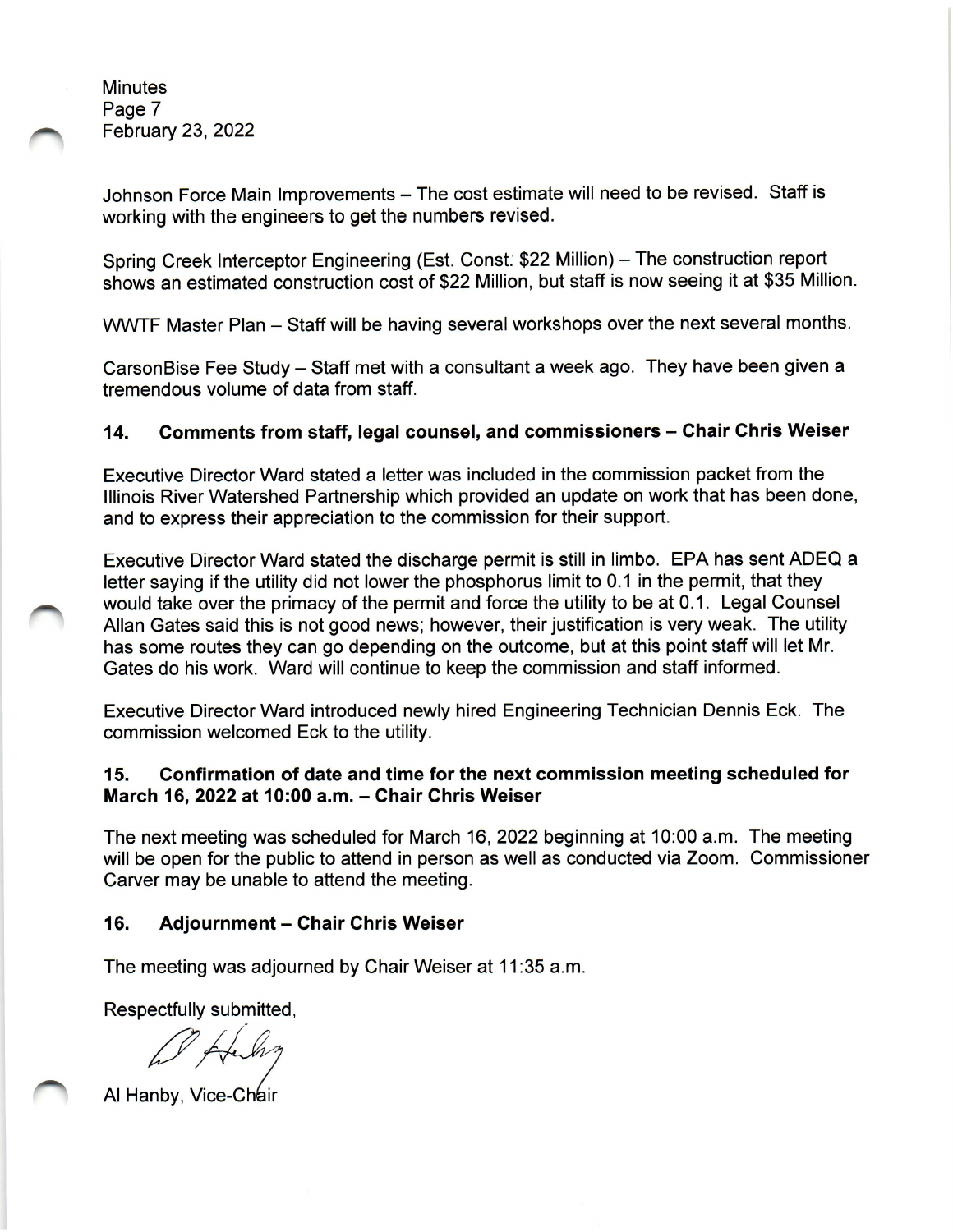

#### *MUNICIPAL WATER DEPARTMENT CITY OF SPRINGDALE, ARKANSAS February 2022*

|                                                                                                | THIS MONTH           | <b>SAME MONTH</b><br><b>LAST YEAR</b> | THIS YEAR TO<br><b>DATE</b> |                         | <b>LAST YEAR TO</b><br><b>DATE</b> |
|------------------------------------------------------------------------------------------------|----------------------|---------------------------------------|-----------------------------|-------------------------|------------------------------------|
| 1. CUSTOMER STATISTICS<br>NO. OF CUSTOMERS<br>NO. OF ACCOUNTS OPENED<br>NO. OF ACCOUNTS CLOSED | 37,475<br>561<br>546 | 37,003<br>733<br>623                  |                             |                         |                                    |
| 2. REVENUE AND EXPENSE SUMMARY<br><b>REVENUE SUMMARY:</b>                                      |                      |                                       |                             |                         |                                    |
| <b>WATER SALES</b>                                                                             | \$<br>1,570,941.15   | \$<br>1,481,042.77                    | \$<br>8,286,173.22          | $\sqrt[6]{3}$           | 7,730,655.68                       |
| <b>PENALTIES</b>                                                                               | 23,871.30            | 13,551.89                             | 120,802.80                  |                         | 127,288.99                         |
| MISCELLANEOUS REVENUE                                                                          | 11,978.63            | 109,861.42                            | 338,137.19                  |                         | 681,932.52                         |
| <b>TOTAL REVENUE</b>                                                                           | \$<br>1,606,791.08   | \$<br>1,604,456.08                    | \$<br>8,745,113.21          | \$                      | 8,539,877.19                       |
| <b>EXPENSE SUMMARY:</b>                                                                        |                      |                                       |                             |                         |                                    |
| 468.51 MG<br><b>COST OF FINISHED WATER</b>                                                     | \$<br>660,603.33     | \$<br>648,094.92                      | \$<br>3,650,828.40          | \$                      | 3,470,047.26                       |
| <b>DISTRIBUTION SYSTEM</b>                                                                     | 477,588.69           | 454,996.60                            | 2,449,368.49                |                         | 2,366,098.50                       |
| <b>METER DEPARTMENT</b>                                                                        | 127,504.94           | 105,517.12                            | 589,260.94                  |                         | 533,449.97                         |
| <b>ENGINEERING &amp; TECHNICAL SERVICES</b>                                                    | 107,902.86           | 83,753.16                             | 428,799.86                  |                         | 385,251.55                         |
| <b>GENERAL ADMINISTRATION</b>                                                                  | 139,234.95           | 147,501.49                            | 717,789.41                  |                         | 721,040.45                         |
| NON-OPERATING EXPENSE                                                                          | 1,250.16             |                                       | 5,007.59                    |                         | 126.71                             |
| <b>TOTAL EXPENSE</b>                                                                           | \$<br>1,514,084.93   | \$<br>1,439,863.29                    | \$<br>7,841,054.69          | $\sqrt[6]{\frac{1}{2}}$ | 7,476,014.44                       |
| <b>NET GAIN (LOSS)</b>                                                                         | 92,706.15            | 164,592.79                            | 904,058.52                  |                         | 1,063,862.75                       |
| CONTRIBUTED CAPITAL                                                                            | 142,899.29           | 394,577.43                            | 1,137,125.24                |                         | 1,717,245.36                       |
| <b>CHANGE IN NET POSITION</b>                                                                  | \$<br>235,605.44     | \$<br>559,170.22                      | \$<br>2,041,183.76          | \$                      | 2,781,108.11                       |
| 3. ADDITIONAL INFORMATION<br><b>NEW CONSTRUCTION</b>                                           | \$<br>17,660.24      | \$<br>38,251.93                       |                             |                         |                                    |
| PERCENT WATER CONSUMED                                                                         | 86.74%               | 88.22%                                | 89.03%                      |                         | 87.61%                             |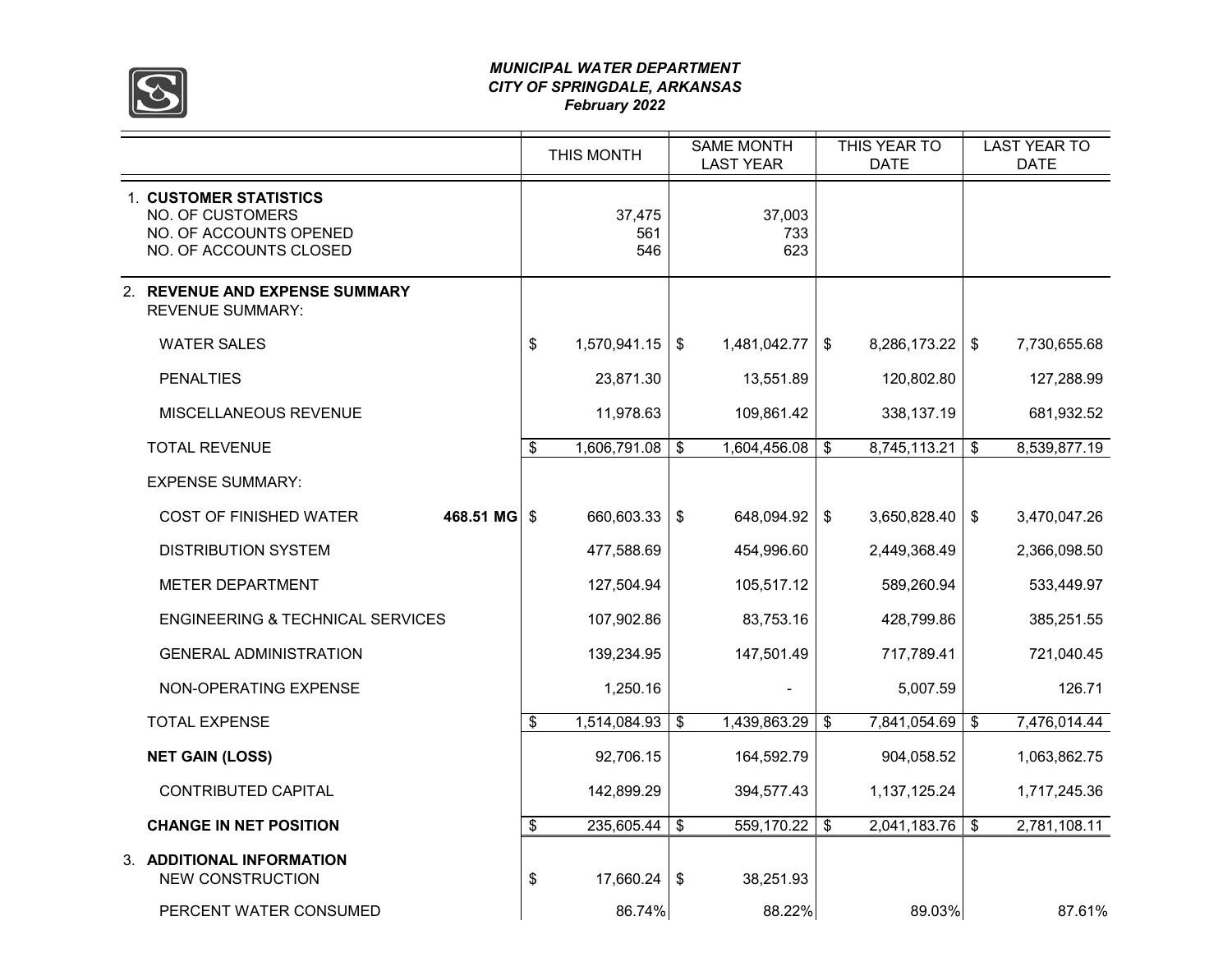

#### *MUNICIPAL SEWER DEPARTMENT CITY OF SPRINGDALE, ARKANSAS February 2022*

|                                                                                                              | THIS MONTH |                      |               | <b>SAME MONTH</b><br><b>LAST YEAR</b> |    | THIS YEAR TO<br><b>DATE</b> |                           | <b>LAST YEAR TO</b><br><b>DATE</b> |  |
|--------------------------------------------------------------------------------------------------------------|------------|----------------------|---------------|---------------------------------------|----|-----------------------------|---------------------------|------------------------------------|--|
| <b>1. CUSTOMER STATISTICS</b><br><b>NO. OF CUSTOMERS</b><br>NO. OF ACCOUNTS OPENED<br>NO. OF ACCOUNTS CLOSED |            | 30,898<br>522<br>508 |               | 30,484<br>663<br>564                  |    |                             |                           |                                    |  |
| 2. REVENUE AND EXPENSE SUMMARY<br><b>REVENUE SUMMARY:</b>                                                    |            |                      |               |                                       |    |                             |                           |                                    |  |
| <b>SEWER SALES</b>                                                                                           | \$         | 1,491,375.76         | $\frac{1}{2}$ | 1,397,990.21                          | \$ | 7,357,871.73                | \$                        | 6,968,683.08                       |  |
| <b>PENALTIES</b>                                                                                             |            | 19,297.64            |               | 22,770.20                             |    | 93,654.04                   |                           | 115,331.21                         |  |
| MISCELLANEOUS REVENUE                                                                                        |            | (55, 100.25)         |               | 14,919.40                             |    | 1,687.93                    |                           | 181,905.65                         |  |
| <b>TOTAL REVENUE</b>                                                                                         | \$         | 1,455,573.15         | \$            | 1,435,679.81                          | \$ | 7,453,213.70                | $\boldsymbol{\mathsf{s}}$ | 7,265,919.94                       |  |
| <b>EXPENSE SUMMARY:</b>                                                                                      |            |                      |               |                                       |    |                             |                           |                                    |  |
| <b>TREATMENT FACILITIES</b>                                                                                  | \$         | 556,685.90           | $\frac{1}{2}$ | 583,253.08                            | \$ | 2,783,400.57                | \$                        | 2,978,898.50                       |  |
| <b>COLLECTIONS SYSTEM</b>                                                                                    |            | 463,701.89           |               | 405,942.62                            |    | 2,361,643.87                |                           | 2,162,938.96                       |  |
| <b>ENGINEERING &amp; TECHNICAL SERVICES</b>                                                                  |            | 107,428.97           |               | 71,738.57                             |    | 417,199.75                  |                           | 343,958.89                         |  |
| <b>GENERAL ADMINISTRATION</b>                                                                                |            | 143,543.32           |               | 148,592.90                            |    | 733,052.64                  |                           | 735,289.02                         |  |
| NON-OPERATING EXPENSE                                                                                        |            | 25,828.83            |               | 6,937.50                              |    | 82,162.74                   |                           | 53,782.00                          |  |
| <b>TOTAL EXPENSE</b>                                                                                         | \$         | 1,297,188.91         | \$            | 1,216,464.67                          | \$ | 6,377,459.57                | $\mathfrak{F}$            | 6,274,867.37                       |  |
| <b>NET GAIN (LOSS)</b>                                                                                       |            | 158,384.24           |               | 219,215.14                            |    | 1,075,754.13                |                           | 991,052.57                         |  |
| <b>CONTRIBUTED CAPITAL</b>                                                                                   |            | 898,819.00           |               | 347,646.32                            |    | 1,932,429.12                |                           | 1,027,718.32                       |  |
| <b>CHANGE IN NET POSITION</b>                                                                                | \$         | 1,057,203.24         | \$            | 566,861.46                            | \$ | $3,008,183.25$ \$           |                           | 2,018,770.89                       |  |
| 3. ADDITIONAL INFORMATION<br><b>NEW CONSTRUCTION</b>                                                         | \$         | $64,862.91$ \\$      |               | 100,909.99                            |    |                             |                           |                                    |  |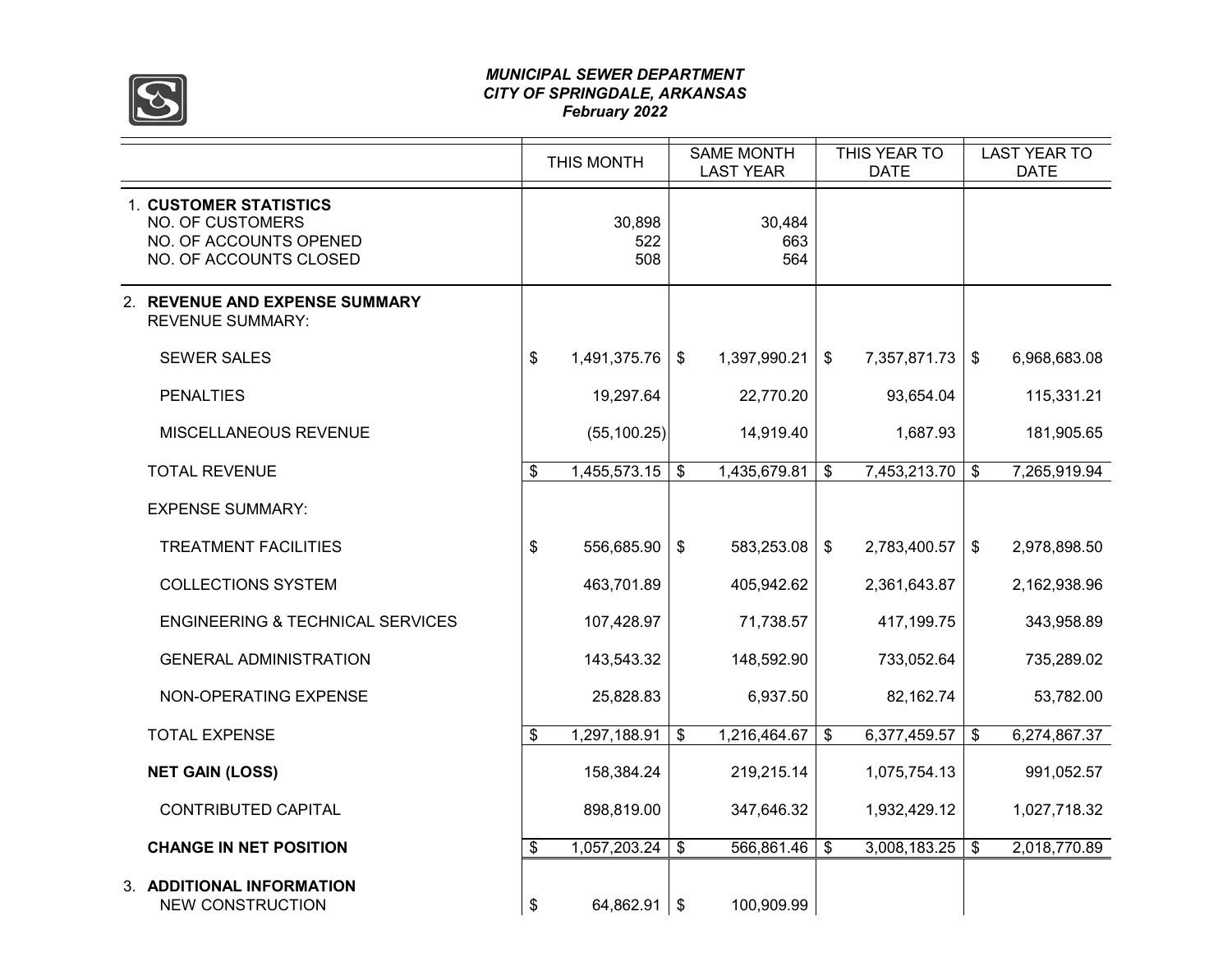

#### **SPRINGDALE WATER & WASTE WATER** *FUND BALANCES AS OF 2/28/2022*

|                                                                   | <b>BALANCE AT</b><br>2/1/2022 | <b>DEPOSITS</b>    |      | <b>TRANSFERS</b>         | <b>WITHDRAWALS</b>        | <b>BALANCE AT</b><br>2/28/2022 |
|-------------------------------------------------------------------|-------------------------------|--------------------|------|--------------------------|---------------------------|--------------------------------|
| <b>OPERATING FUND</b>                                             | \$<br>5,793,167.24            | \$<br>4,419,461.62 | \$   | $(2,509,568.90)$ \$      | $(2,574,852.55)$ \$       | 5,128,207.41                   |
| <b>HEALTH INSURANCE FUND</b>                                      | \$<br>158,857.25 \$           | 24,701.02 \$       |      | 109,568.90 \$            | $(110, 479.88)$ \$        | 182,647.29                     |
| <b>METER DEPOSIT C.D.</b>                                         | \$<br>2,746,024.16 \$         | $3,128.37$ \$      |      |                          | \$<br>$\blacksquare$      | \$<br>2,749,152.53             |
| <b>WATER CONSTRUCTION FUND</b>                                    | \$<br>25,984,295.88 \$        | 2,140.36           | \$   | 1,200,000.00             | \$<br>$(62,090.04)$ \$    | 27, 124, 346. 20               |
| <b>WASTE WATER CONSTRUCTION FUND</b>                              | \$<br>27,703,523.06 \$        | 2,457.70           | -\$  | 1,200,000.00             | \$<br>$(62,090.04)$ \$    | 28,843,890.72                  |
| <b>SERIES 2006 LOWELL BOND FUND</b>                               | \$<br>293,272.13 \$           | 28,619.97 \$       |      | $\overline{\phantom{a}}$ | \$<br>$(165,308.33)$ \$   | 156,583.77                     |
| <b>TOTAL FUND BALANCE</b>                                         | \$<br>62,679,139.72           | \$<br>4,480,509.04 | \$   | $\sim$                   | \$<br>$(2,974,820.84)$ \$ | 64,184,827.92                  |
| <b>LESS RESTRICTED FUNDS:</b><br><b>CUSTOMER'S METER DEPOSITS</b> | \$<br>$(2,702,366.19)$ \$     | 46,881.56 \$       |      | $\overline{\phantom{a}}$ | \$<br>$(43,641.56)$ \$    | (2,699,126.19)                 |
| <b>BONDS PAYABLE - LOWELL SEWER</b>                               | \$<br>$(1,415,000.00)$ \$     | 130,000.00         | -\$  | $\overline{\phantom{0}}$ | \$<br>$\sim$              | \$<br>(1,285,000.00)           |
| <b>TOTAL UNRESTRICTED FUND BALANCE</b>                            | \$<br>58,561,773.53           | \$<br>4,657,390.60 | - \$ | $\overline{\phantom{0}}$ | \$<br>$(3,018,462.40)$ \$ | 60,200,701.73                  |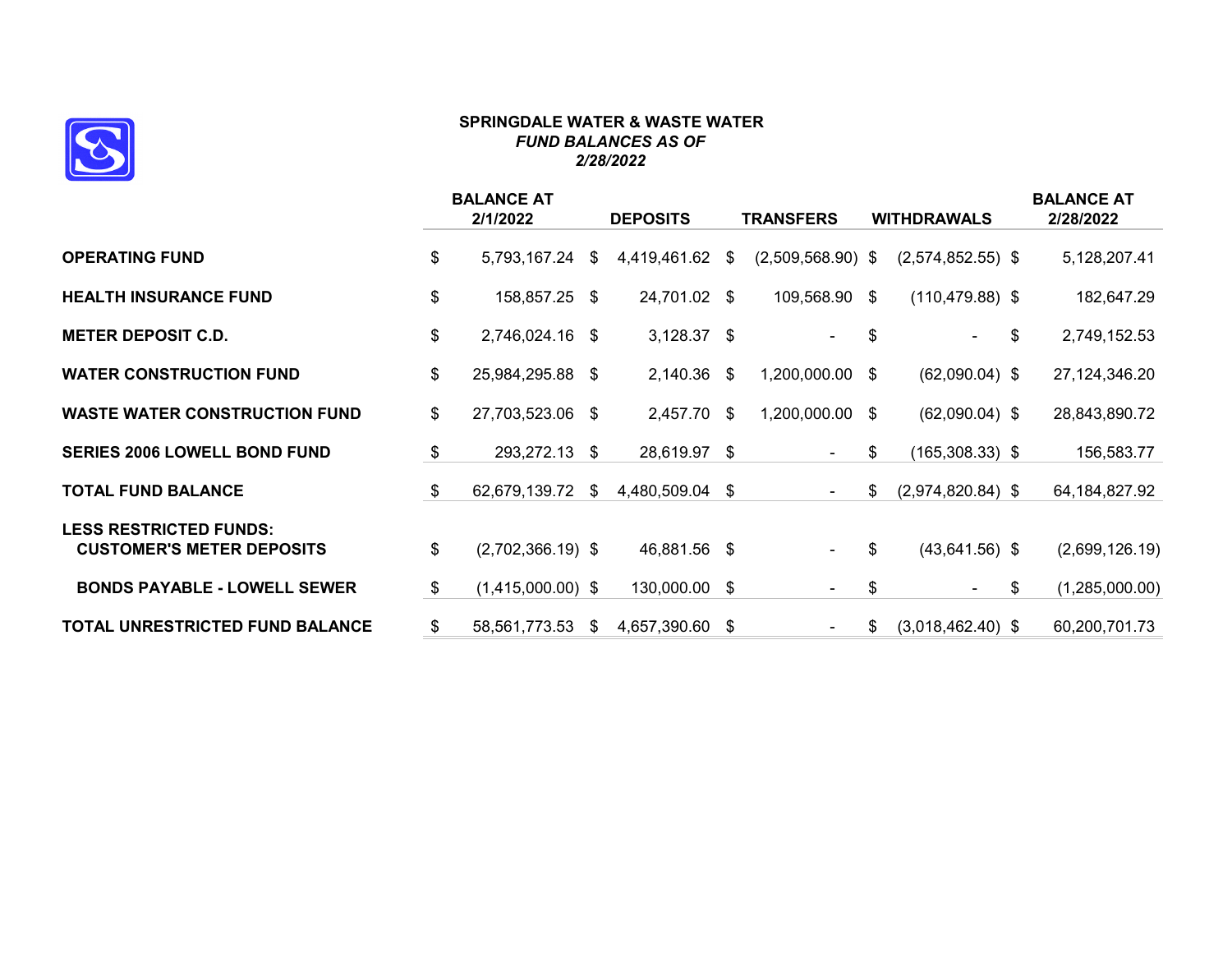

#### **OPERATING REPORT SPRINGDALE WATER & WASTE WATER**

|                               |               |                |                            |                |                                |                  | <b>CURRENT MO: February 2022</b> |                                 |                |  |
|-------------------------------|---------------|----------------|----------------------------|----------------|--------------------------------|------------------|----------------------------------|---------------------------------|----------------|--|
|                               | NO.           |                | <b>WATER</b>               |                | <b>SEWER</b>                   | <b>SURCHARGE</b> | <b>TOTAL</b>                     | <b>PERCENT</b>                  |                |  |
| <b>CUSTOMERS</b>              | <b>METERS</b> | <b>GALLONS</b> | <b>DOLLARS</b>             | <b>GALLONS</b> | <b>DOLLARS</b>                 | <b>DOLLARS</b>   | <b>DOLLARS</b>                   | <b>GALLONS</b>                  | <b>DOLLARS</b> |  |
| <b>BULK CUSTOMERS</b>         | $\mathbf{1}$  | 553,600        | 1,893.31                   |                |                                |                  | 1,893.31                         | 0.1%                            | 0.1%           |  |
| <b>MAJOR INDUSTRIES</b>       | 32            | 155,806,000    | 503,353.53                 | 155,062,800    | 525,105.26                     | 106,975.37       | 1,135,434.16                     | 35.9%                           | 37.1%          |  |
| <b>RESIDENCE</b>              | 37.520        | 211,243,900    | 1,030,723.32               | 175,366,600    | 859,295.13                     |                  | 1,890,018.45                     | 48.7%                           | 61.7%          |  |
| <b>SEASONAL</b>               | 4,070         | 6,483,300      | 34,970.99                  |                |                                |                  | 34,970.99                        | 1.5%                            | 1.1%           |  |
| ACCOUNTED FOR/UNBILLED        |               | 59,312,708     |                            |                |                                |                  |                                  | 13.7%                           | 0.0%           |  |
|                               | 41,623        | 433,399,508    | \$1,570,941.15             |                | 330,429,400 \$ 1,384,400.39 \$ | 106,975.37       | \$3,062,316.91                   | 100.0%                          | 100.0%         |  |
| <b>BEAVER WATER PURCHASED</b> |               | 468,513,000    |                            |                |                                |                  |                                  |                                 |                |  |
| UNACCOUNTED WATER             |               | (35, 113, 492) |                            |                |                                |                  |                                  |                                 |                |  |
| ACCOUNTED WATER PERCENTAGE    |               | 93%            |                            |                |                                |                  |                                  |                                 |                |  |
|                               |               |                |                            |                |                                |                  | <b>LAST MONTH: January 2021</b>  |                                 |                |  |
|                               | NO.           | <b>WATER</b>   |                            |                | <b>SEWER</b>                   | <b>SURCHARGE</b> | <b>TOTAL</b>                     | <b>PERCENT</b>                  |                |  |
| <b>CUSTOMERS</b>              | <b>METERS</b> | <b>GALLONS</b> | <b>DOLLARS</b>             | <b>GALLONS</b> | <b>DOLLARS</b>                 | <b>DOLLARS</b>   | <b>DOLLARS</b>                   | GALLONS DOLLARS                 |                |  |
| <b>BULK CUSTOMERS</b>         | $\mathbf{1}$  | $\blacksquare$ |                            |                |                                |                  |                                  | 0.0%                            | 0.0%           |  |
| <b>MAJOR INDUSTRIES</b>       | 32            | 139,277,100    | 450,484.97                 | 137,931,200    | 467,526.31                     | 91,567.62        | 1,009,578.90                     | 31.0%                           | 33.8%          |  |
| <b>RESIDENCE</b>              | 37,378        | 219,227,700    | 1,058,091.58               | 182,831,800    | 882,678.64                     |                  | 1,940,770.22                     | 48.9%                           | 65.0%          |  |
| <b>SEASONAL</b>               | 4,103         | 6,434,900      | 34,873.90                  |                |                                |                  | 34,873.90                        | 1.4%                            | 1.2%           |  |
| ACCOUNTED FOR/UNBILLED        |               | 83,699,936     |                            |                |                                |                  |                                  | 18.7%                           | 0.0%           |  |
|                               | 41,514        | 448,639,636    | \$1,543,450.45             |                | 320,763,000 \$ 1,350,204.95 \$ |                  | 91,567.62 \$2,985,223.02         | 100.0%                          | 100.0%         |  |
| <b>BEAVER WATER PURCHASED</b> |               | 515,632,000    |                            |                |                                |                  |                                  |                                 |                |  |
| UNACCOUNTED WATER             |               | (66, 992, 364) |                            |                |                                |                  |                                  |                                 |                |  |
| ACCOUNTED WATER PERCENTAGE    |               | 87%            |                            |                |                                |                  |                                  |                                 |                |  |
|                               |               |                |                            |                |                                |                  |                                  | <b>LAST YEAR: February 2021</b> |                |  |
|                               | NO.           |                | <b>WATER</b>               |                | <b>SEWER</b>                   | <b>SURCHARGE</b> | <b>TOTAL</b>                     | <b>PERCENT</b>                  |                |  |
| <b>CUSTOMERS</b>              | <b>METERS</b> | <b>GALLONS</b> | <b>DOLLARS</b>             | <b>GALLONS</b> | <b>DOLLARS</b>                 | <b>DOLLARS</b>   | <b>DOLLARS</b>                   | GALLONS DOLLARS                 |                |  |
| <b>BULK CUSTOMERS</b>         | $\mathbf{1}$  | $\blacksquare$ | $\blacksquare$             |                |                                |                  | $\sim$                           | 0.0%                            | 0.0%           |  |
| <b>MAJOR INDUSTRIES</b>       | 32            | 160,947,900    | 487,679.67                 | 159,747,700    | 508,940.52                     | 82,838.08        | 1,079,458.27                     | 36.0%                           | 37.5%          |  |
| <b>RESIDENCE</b>              | 36,983        | 205,445,600    | 961,750.96                 | 171,776,300    | 806,211.61                     |                  | 1,767,962.57                     | 46.0%                           | 61.4%          |  |
| <b>SEASONAL</b>               | 4,028         | 5,917,400      | 31,612.14                  |                |                                |                  | 31,612.14                        | 1.3%                            | 1.1%           |  |
| <b>ACCOUNTED FOR/UNBILLED</b> |               | 74,363,929     |                            |                |                                |                  |                                  | 16.6%                           | 0.0%           |  |
|                               | 41.044        |                | 446,674,829 \$1,481,042.77 |                | 331,524,000 \$ 1,315,152.13 \$ | 82.838.08        | \$2,879,032.98                   | 100.0%                          | 100.0%         |  |
| <b>BEAVER WATER PURCHASED</b> |               | 469,634,000    |                            |                |                                |                  |                                  |                                 |                |  |
| UNACCOUNTED WATER             |               | (22, 959, 171) |                            |                |                                |                  |                                  |                                 |                |  |
| ACCOUNTED WATER PERCENTAGE    |               | 95%            |                            |                |                                |                  |                                  |                                 |                |  |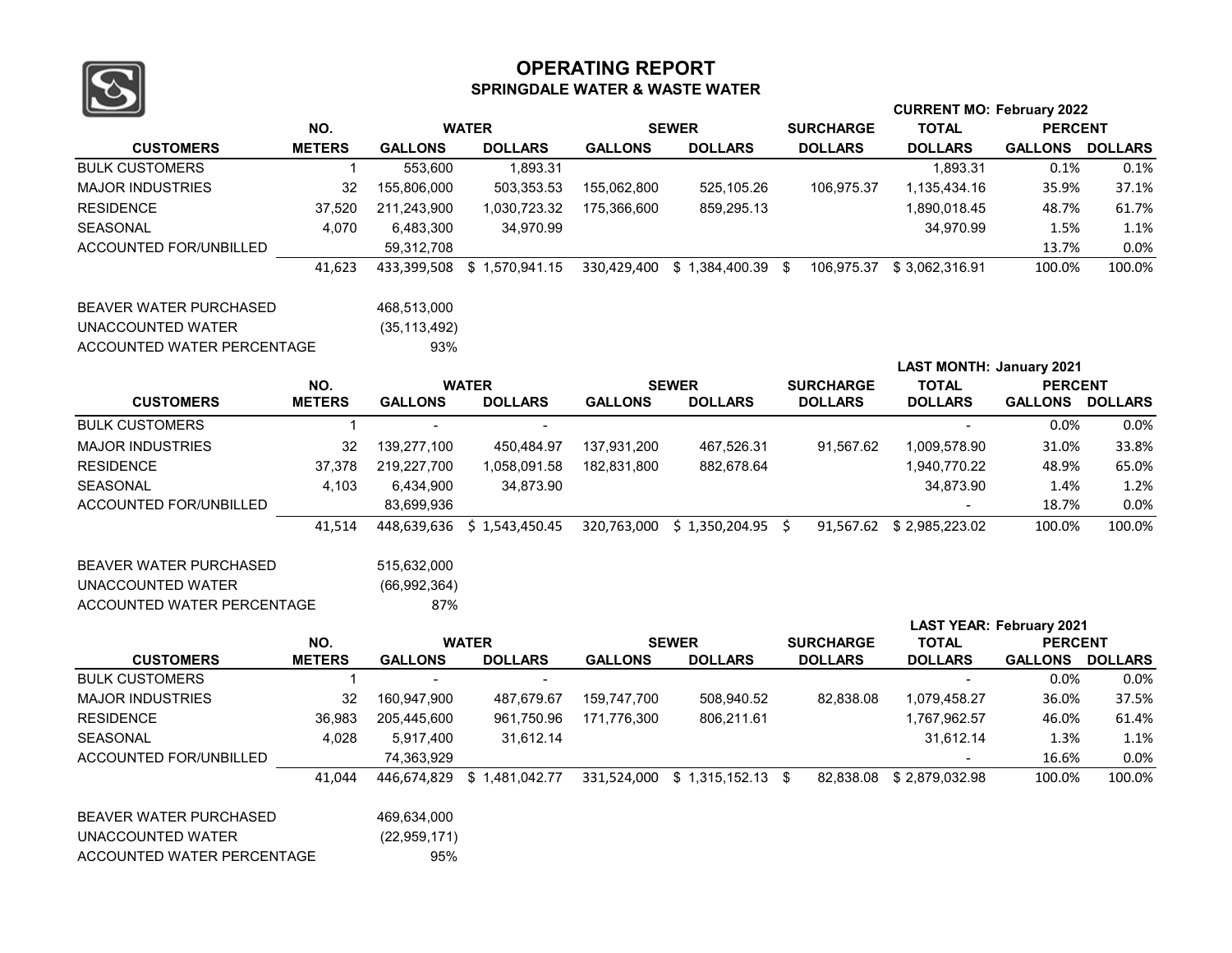**February 28, 2022 1**

**(1) Construction Phase:** #1331- 40th Street Waterline Extension City Bond Project 1,900,000 103,222 1,796,778 1,300,000 496,778 #1333- 64th Street Waterline Extension City Bond Project 1,585,000 39,570 1,545,430 725,000 820,430 #1337- Gene George Blvd. W&S Project 650,000 - 650,000 250,000 400,000 #1341- Cooper Drive Waterline Project (SWU) 350,000 271,870 78,130 - 78,130 #1352- Ball Gen & Misc Electrical Modifications (Engineering) 185,000 59,704 125,296 - 125,296 #1354- Butterfield PS Upgrade 3,800,000 26,960 3,773,040 - 3,773,040 #1356- Clear Creek PS Upgrade 6,625,000 280,812 6,344,188 - 6,344,188 #1359- Sewer Annual Maint. CIPP 2019 (SWU) (WO#3) 220,000 103,186 116,814 - 116,814 #1361- Annual Sewer CIPP 2022 (SWU) 2,400,000 608 2,399,392 - 2,399,392 #1370- Sludge Drying Facilities 16,660,000 16,082,276 577,724 - 577,724 #1390- Jones Road Lift Station Upgrade (SWU) 1,200,000 953,059 246,941 - 246,941 #1395- Robinson FM Air Relief Maintenance (SWU) 135,000 82,318 52,682 - 52,682 #1399- Annual Manhole Rehabilitation 2020 (on going WO#2) 215,000 215,000 - 215,000 # N/A - Lowell Aid-in-Construction 165,000 - 165,000 - 165,000 **Construction Phase Totals \$ 36,090,000 \$ 18,003,585 \$ 18,086,415 \$ 2,275,000 \$ 15,811,415 (2) Design/Study Phase:** #1302- Cowface Road Water Relocation 450,000 7,077 442,923 - 442,923 #1303- Nob Hill Water (Est Const \$750,000) 78,000 - 78,000 - 78,000 #1304- Harber Ave Road Ext. W & S 175,000 - 175,000 - 175,000 #1338- West Side Water (Est Const \$28.2 Million) 2,737,800 180,844 2,556,956 - 2,556,956 #1342- Dixieland Road W&S Extension 450,000 78,372 371,628 - 371,628 #1350- Emma Ave W&S Reloc.-RGW Realignment (Eng.) 175,000 5,850 169,150 - 169,150 #1351- Bethel Heights Remediation 3,100,000 265,417 2,834,583 1,000,000 1,834,583 #1355- Damaged Overhead Pipe WWTF 485,000 25,651 459,349 300,000 159,349 #1357- Benton Farm PS Upgrade (Est Const \$4.6 Million) 541,000 16,128 524,872 - 524,872 #1362- Brush Creek Force Main (MP-I2) (Est Const \$900,000) 300,000 - 300,000 - 300,000 #1377- Johnson Force Main Improvements 2,865,000 435,665 2,429,335 - 2,429,335 #1384- Spring Creek Interceptor Engineering (Est Const \$22 Million) 875,000 735,561 139,439 - 139,439 #1398- WWTF Clarification Improvements (Est Const \$34.7 Million) 3,012,500 2,062,176 950,324 - 950,324 #02-4319- WWTF Master Plan 600,000 21,340 578,660 - 578,660 #01/02-4854- CarsonBise Fee Study 100,000 - 100,000 - 100,000 **Design/Study Phase Totals \$ 15,944,300 \$ 3,834,081 \$ 12,110,219 \$ 1,300,000 \$ 10,810,219 Current Capital Projects Totals \$ 52,034,300 \$ 21,837,666 \$ 30,196,634 \$ 3,575,000 \$ 26,621,634 Previous Payments Balance To Complete Projects Amount of Local / Federal / Other Participation Amount to Be Paid With Water & Sewer Funds Current Capital Projects Estimated Project Cost**